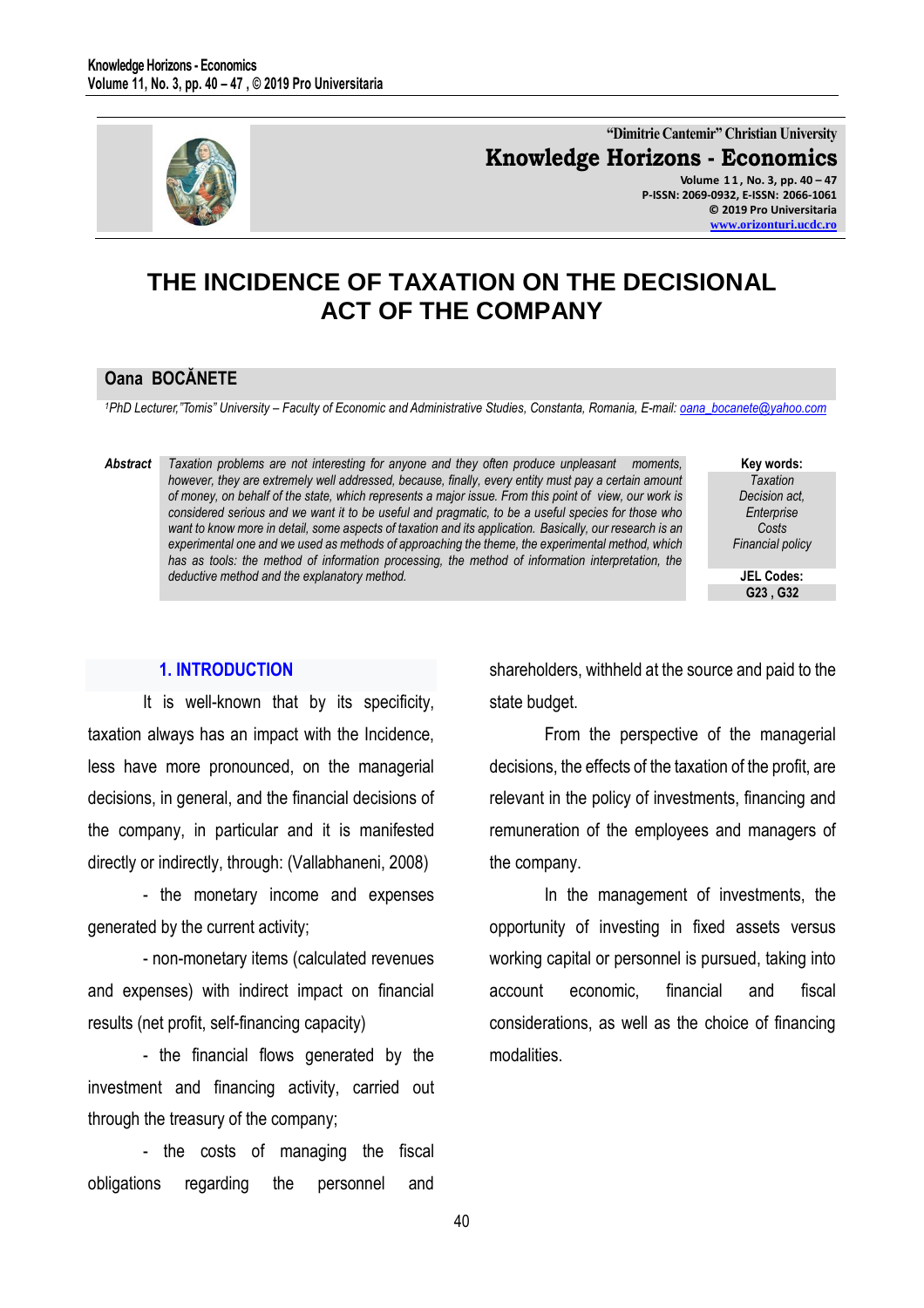## **1. OPPORTUNITY OF INVESTMENTS IN PURCHASING FIXED ASSETS**

#### *1.1 THE EFFECTS OF TAXATION ON THE DECISION OF THE ENTERPRISE ON THE PROCUREMENT OF CORPORATE ASSETS*

The investment opportunity study deals with the advantages and disadvantages of the decision to purchase fixed assets / leasing, leasing, respectively of the decision to invest in working capital or in personnel.

The effects of taxation on the decision of the company regarding the way to purchase tangible assets, are generated by the tax regime regarding the expenses with depreciation and the cost of the financing sources: (Green, 2005)

- the decision to buy from borrowed sources- is influenced by the expenses with the tax depreciation, deductible according to the option on the depreciation regime, as well as the expenses with the interest, deductible according to the origin of the sources borrowed and the degree of indebtedness of the company;

- the decision to rent the lease, gives the tenant the right to deduct the interest and the depreciation of the good, in the case of the financial lease, respectively, the right to deduct the rent, in the case of the operational lease.

The tax on profit has an impact on the financial results of the investment projects, respectively on the net profit and implicitly on the cash flows deriving from the respective projects with direct impact on the indicators of their financial evaluation.

## *1.2 INVESTMENT DECISION IN CURRENT CAPITAL - VERSUS PERSONAL CAPITAL*

The decision to invest in current capital versus personal, is not an exclusive one, usually the manager opting for a mixed decision. In this regard, within the objective of optimizing the tax burden, "the deductible material costs generated by the methods of evaluating the stocks and receivables agreed by the management will be followed, and, on the other hand, the tax deductions generated by the the insurance and social protection contributions owed by the employer with a significant impact on the company's treasury" (Newquist et Russell, 2003).

# **2. EFFECTS OF TAXATION ON FINANCING POLICY DECISIONS**

From the perspective of the financing policy, the effects of taxation are different, as financing is done from own sources, borrowed or by leasing - financing from own sources: internal - selffinancing and / or sales of fixed assets; external the increase of the own capital by contribution in cash and / or subsidies for investments: (Modigliani et Miller, 1958).

- financing from borrowed sources: long and medium term bank loans; compulsory loans; loans from other entities;

- leasing financing: financial leasing; operational leasing;

The corresponding financing costs (the dividends distributed to the shareholders, the interest due for the sources borrowed and leasing), can be absorbed by the future economic advantages generated by the operation of the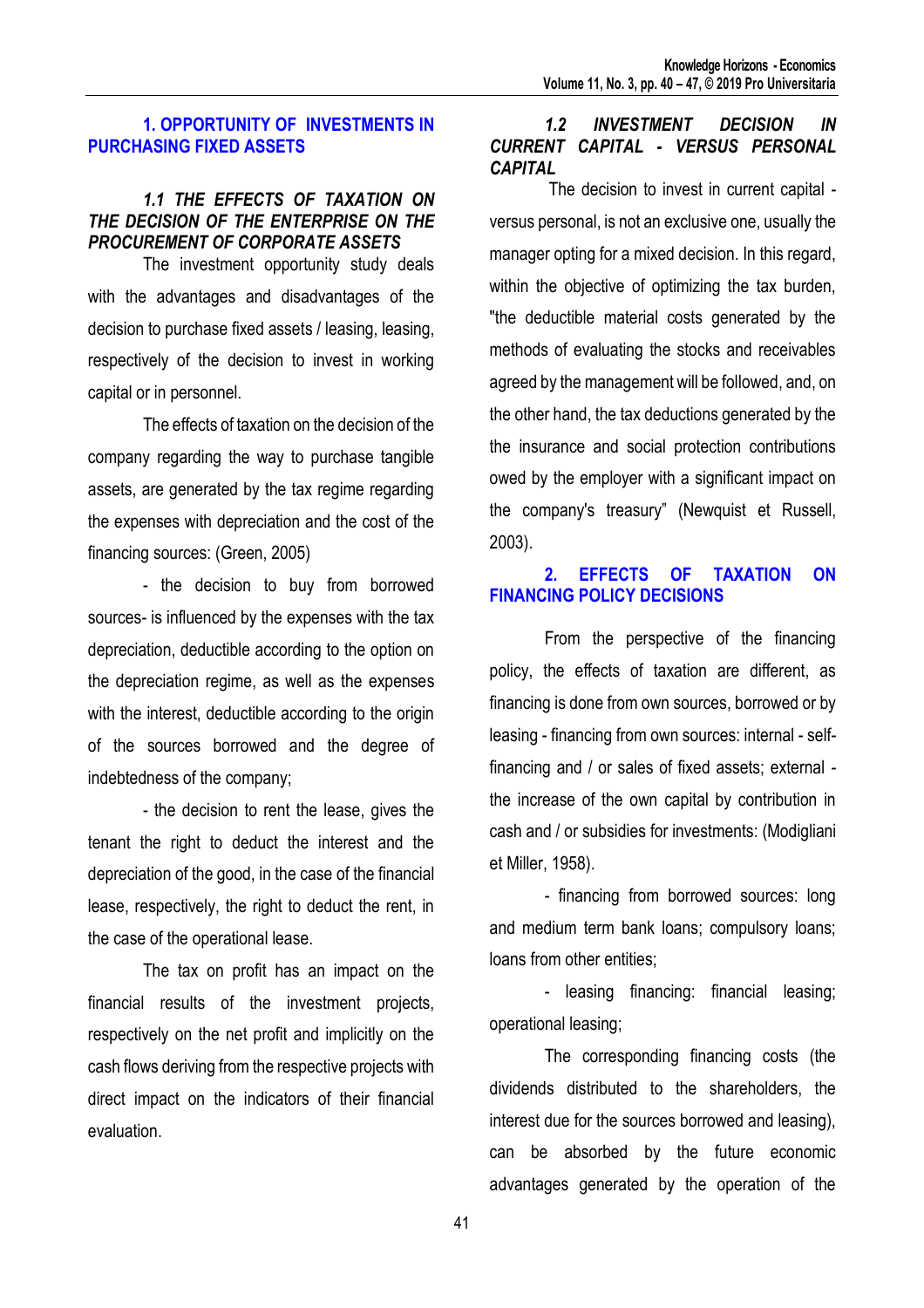investment, and from the fiscal point of view, the deductible expenses with the depreciation and the interest / rents generate tax savings advantage.

. In the plan of its own sources of long-term financing, the company can choose to set up and increase the legal reserve, benefiting from tax deductions when calculating the taxable profit" (Vallabhaneni, S. *Corporate management, governance, and ethics best practices*, John Wiley & Sons Inc; 2008.(Toma, 2003).

## *2.1 DECISIONS CONCERNING THE COSTS OF THE FINANCING SOURCES*

From a fiscal point of view, the costs of the sources of financing (borrowed and own) are approached differently: "the interests related to the bank loans are tax deductible expenses; interest on loans obtained from other entities, with the exception of banking companies, Romanian legal entities, branches of foreign banks operating in Romania, leasing companies, for leasing operations, mortgage companies, credit institutions, as well as credit institutions, non-bank financials have limited deductibility, depending on the type of loan" (Adochiței, 2000) (at the NBR reference rate, for loans in lei / annual interest rate, for foreign currency loans) and the degree of indebtedness (May less than or equal to three); dividends do not constitute expenses, but are a destination for the distribution of net profit.

| Borrowed capital<br>$+$       | Borrowed capital     |
|-------------------------------|----------------------|
| at the beginning of year      | at the end of period |
|                               |                      |
| Personal capital<br>$\ddot{}$ | Personal capital     |
| at the beginning of year      | at the end of period |
|                               |                      |

Borrowed capital means the total of loans and loans with a repayment term of more than one year, according to the contractual clauses. Equity includes social capital, legal reserves, other reserves, undistributed profit, profit for the year and other equity elements established in accordance with legal regulations". (Prisecaru, 2005).

Considering that "dividends, as part of the net profit distributed to shareholders, are taxable income of the shareholders, it is possible to find a repercussion of the tax on profit and on the shareholders in the sense that they will considerably reduce the amounts due as dividends" (Halpern et all, 1998). In fact, the shareholders bear from the tax burden of the corporate income tax only that part materialized in the double taxation of dividends.

## **2.2 THE IMPACT ON THE DEDUCTIBLE CHARACTER OF EXPENDITURE WHICH IS GENERATING PROFIT TAX**

The tax-deductible character of interest expense generates a profit tax economy. In this respect, in the case of indebted companies, the specific cost of the debts generated by the fiscal policy is not equal to the interest rate but with an interest rate diminished by the tax rate of the profit,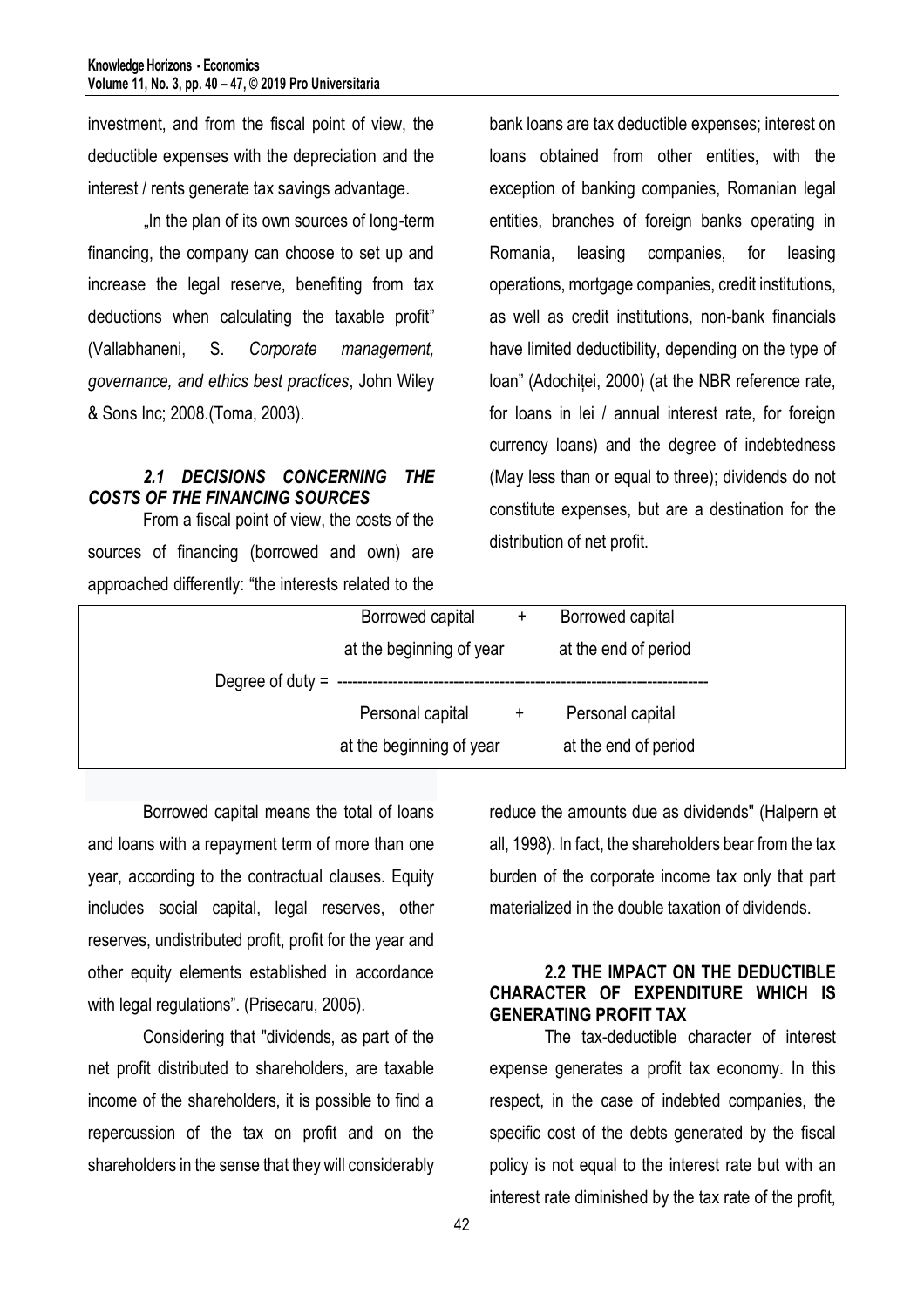when the accounting profit is equal to the tax profit, ie there is no non-deductible expenses or with a deductible limited to the calculation of the taxable profit.

"The tax economy is offset, however, by the decrease in accounting profit, which affects either the degree of distribution of dividends or that of reinvestment. This means that, the degree of indebtedness and the minimum level of the net profit for the shareholders' remuneration, is in a relation of the form of a decreasing linear function". (Prisecaru, 2005).

In order to highlight the effect of indebtedness on the fiscal obligation representing tax on profit and finally on the size of the income due to the shareholders, we analyze comparatively the company in two hypotheses respectively, as an indebted company (financed entirely from equity) and as an indebted company (financed in proportion by 46,205% of equity and 53,795% of bank loans).

We assume that the data are taken from the annual financial statements submitted to the competent fiscal body by the taxpayer legal entity, and the profit tax rate was 16%.

| Company                                                                                              | <b>Not</b><br>Indebted | Indebted |
|------------------------------------------------------------------------------------------------------|------------------------|----------|
| Economic asset                                                                                       | 1515                   | 1515     |
| Degree of duty                                                                                       | 0                      | 53,795%  |
| EBIT                                                                                                 | 520                    | 520      |
| Interest expenses (Rd=0,2)                                                                           |                        | 163      |
| Taxable profit = EBIT - Interest expenses                                                            | 520                    | 357      |
| Interest expenses t=0,16)                                                                            | 83,2                   | 57,12    |
| The difference of tax on profit due (fiscal economy)                                                 | 0                      | $-26,08$ |
| Net income                                                                                           | 436,8                  | 299,88   |
| Investor income: EBIT - Tax = Interest expenses + Net<br>profit = EBIT (I-t) + Interest expenses x t | 436,8                  | 462,88*  |
| Change in investor income (growth)                                                                   | $\Omega$               | 26,08    |
| Interest actually borne by the enterprise: Dob x (1-t)                                               | 0                      | 136,92   |
| Tax economy: Dob x t                                                                                 | 0                      | 26,08    |

## **Table no. 1 - Impact of debt on corporate income tax**

Source – Author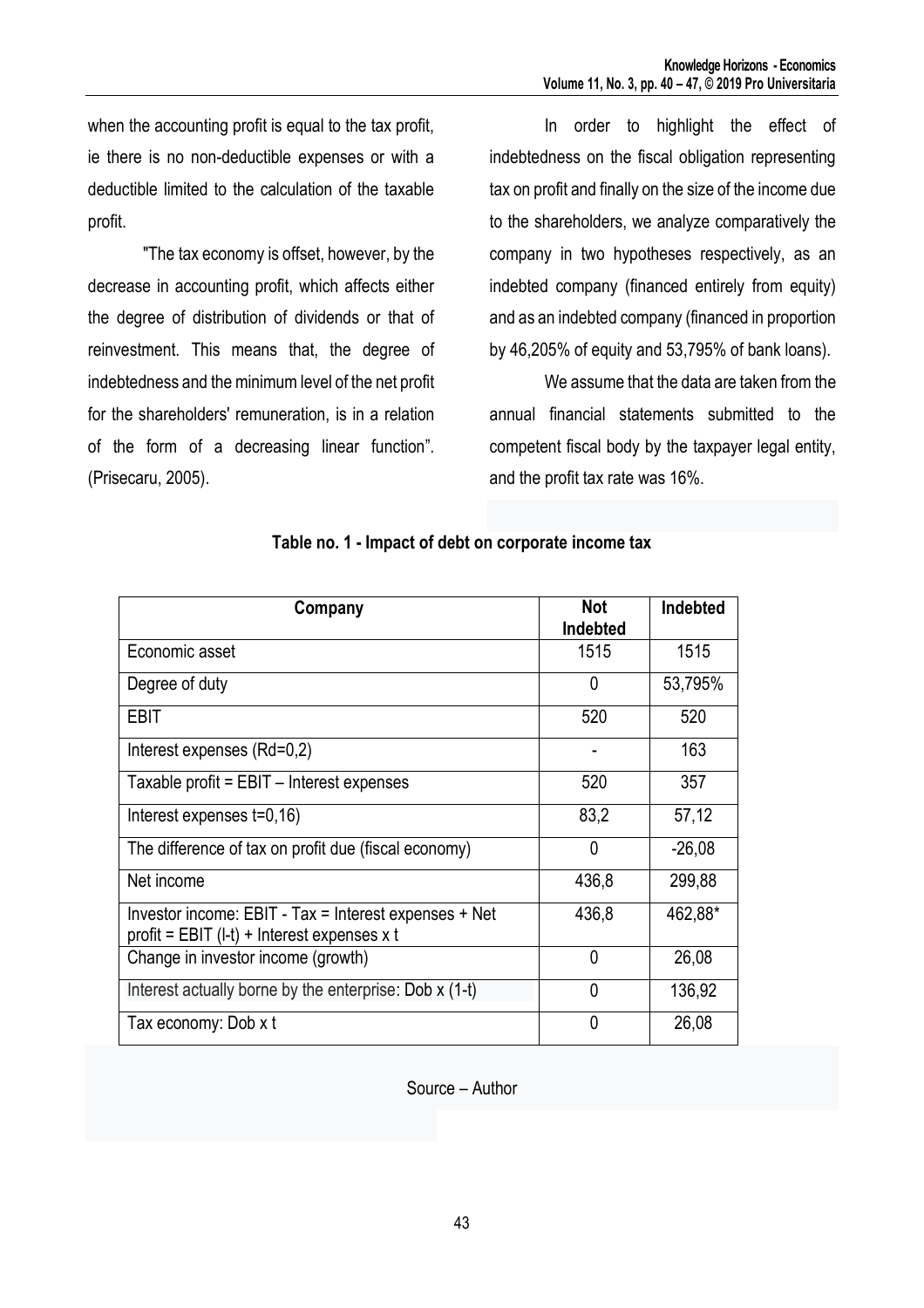Interest actually borne by the company = Interest expense  $\lfloor (1-t) \rfloor = 163 \lfloor (1-0.16) \rfloor = 136.92$  or 163 - 26.08 = 136.92 mil lei.

It is observed that the analyzed company being indebted benefit from tax savings in the amount of 26.08 million lei determined by the total deductibility of the expenses with the bank interest in calculating the taxable profit.

Tax on profit =  $357 \times 16\% = 57.12$  million lei

By comparatively analyzing the results from the table, we find the following:

- the indebted company calculates and pays tax on the entire taxable profit, in the amount of 83.2 million lei;

- the borrowed company pays a lower tax of only 57.12 million lei, achieving a tax saving of 26.08 million lei from the tax difference. This means that for the indebted enterprise the state takes part of the interest due to the creditors (representing precisely the fiscal economy that the enterprise realizes by indebtedness);

- the increase of the investors' income (by 26.08 million lei) of equity (shareholders) is determined by the deductible character of the expenses with the interests and not by the structure of the capital of the company (own and borrowed). In fact, the income of the investors (shareholders and creditors), at the indebted company are formed from the income of the shareholders at the indebted enterprise ie EBIT  $\parallel$  (1-t), plus the tax savings, that is Interest expenses  $\mathbb{I}$  t (462.88 = 436.8 26.08). The tax economy is in favor of the shareholders as they pay a reduced profit tax (57.12 thousand lei) at the

same EBIT as the indebted company (520 thousand lei).

The payment of the interest to the borrowers in the amount of 163 thousand lei is supported as follows:

- by the company at the level of the net tax interest ie:

Expense. interest  $(1-t) = 163$  (1-0.16) = 136.92 thousand lei;

- by the state, as a sacrifice, as it receives from the borrowed company a lower profit tax: interest expenses  $\mathbb{I}$  t = 163  $\mathbb{I}$  0.16 = 26.08 thousand lei representing the fiscal economy.

Creditors will always collect the full amount of interest (given Rd =  $815 \times 0.2 = 163$ ), the sacrifice for tax reduction being taken over by the state budget.

## **3. THE PERSPECTIVE OF THE FISCAL REGIME AND THE MANAGERIAL OPTION FOR LEASING**

# *3.1 DECISIONS CONCERNING THE LEASING TAX REGIME*

From the perspective of the tax regime of the leasing, as an alternative to the sources of longterm financing, the manager can opt for financial leasing / operational leasing.

In the case of leasing, the depreciation of the good that is the object of the leasing contract is performed differently, depending on the leasing category, respectively financial or operational.

It represents a financial lease, any lease that meets at least one of the following conditions: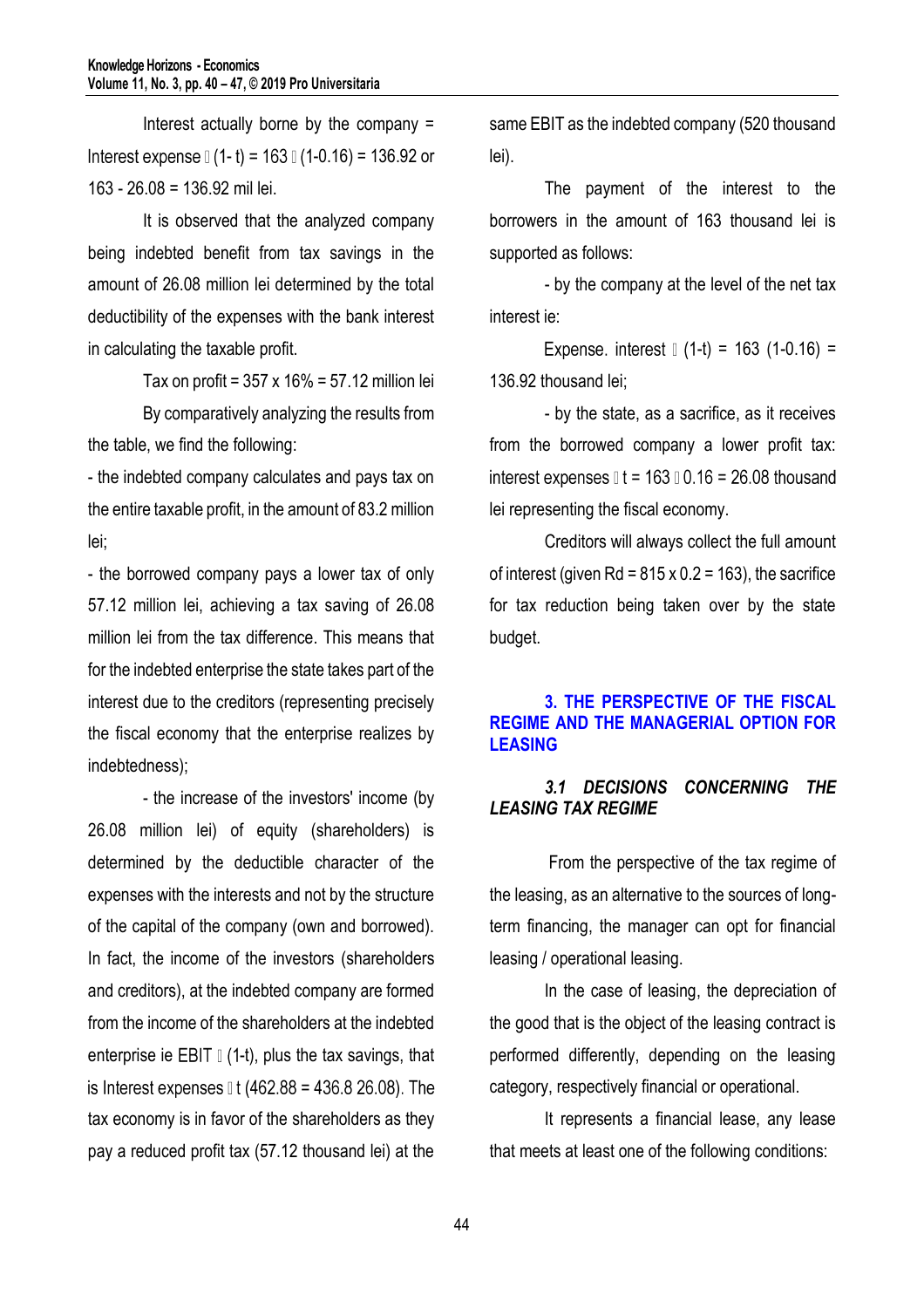- the risks and benefits of the ownership right over the property that is the object of the lease are transferred to the user at the moment when the lease contract takes effect: (Modigliani et Miller, 1958).

- expressly provides for the transfer of the ownership right over the good that is the object of the lease to the user at the time of expiry of the contract;

- the user has the option to buy the good at the time of expiry of the contract, and the residual value expressed as a percentage is less than or equal to the percentage calculated as the ratio between the difference between the normal maximum operating time and the duration of the lease (at the counter) and the normal duration of the contract. maximum operation (at the denominator);

- the lease period exceeds 80% of the normal maximum operating life of the asset subject to the lease (the lease period includes any period for which the lease can be extended);

- the total value of the lease rates, less the ancillary expenses, is greater than or equal to the value of the entry of the good.

## *3.2 OPERATIONAL LEASING CONTRACT*

The operational lease is any lease concluded between the lessor and the lessee, which transfers to the lessee the risks and benefits of the property right, minus the risk of capitalization of the asset at the residual value, and which does not fulfill any of the conditions specified in points  $b \div e$  (from financial leasing).

The risk of valuing the asset at the residual value exists when the purchase option is not exercised at the beginning of the contract, or when the lease agreement expressly provides for the return of the asset at the time of expiry of the contract.

From a fiscal point of view, the lease agreements are treated differently, as follows: (Ehrhardt et all, 2002)

- in the case of the financial leasing, the user is treated as the owner, deducting the depreciation of the good that is the object of the contract and the interest;
- in the case of the operational leasing, the lessor is the owner, deducting the depreciation of the good that is the object of the contract, and the lessee deducting the rent (the lease rate).

# **4. MARGIN OF MANAGERIAL ACTION ON THE REMUNERATION POLICY**

The remuneration policy of employees and managers, by granting salaries / dividends to shareholders managers; by granting salaries and other incentives in money and in kind to the employees. "In the policy of remuneration of employees and of shareholders or nonshareholders, the optimization of the ratio between the fiscal burden borne by the company and the net profit of the financial year will be pursued, taking into account , on the one hand, the deductible character of the insurance and social protection contributions incurred by the employer, generating profit tax savings, and on the other hand, the impact of these expenses on the net profit" (Hirschey, 2003), from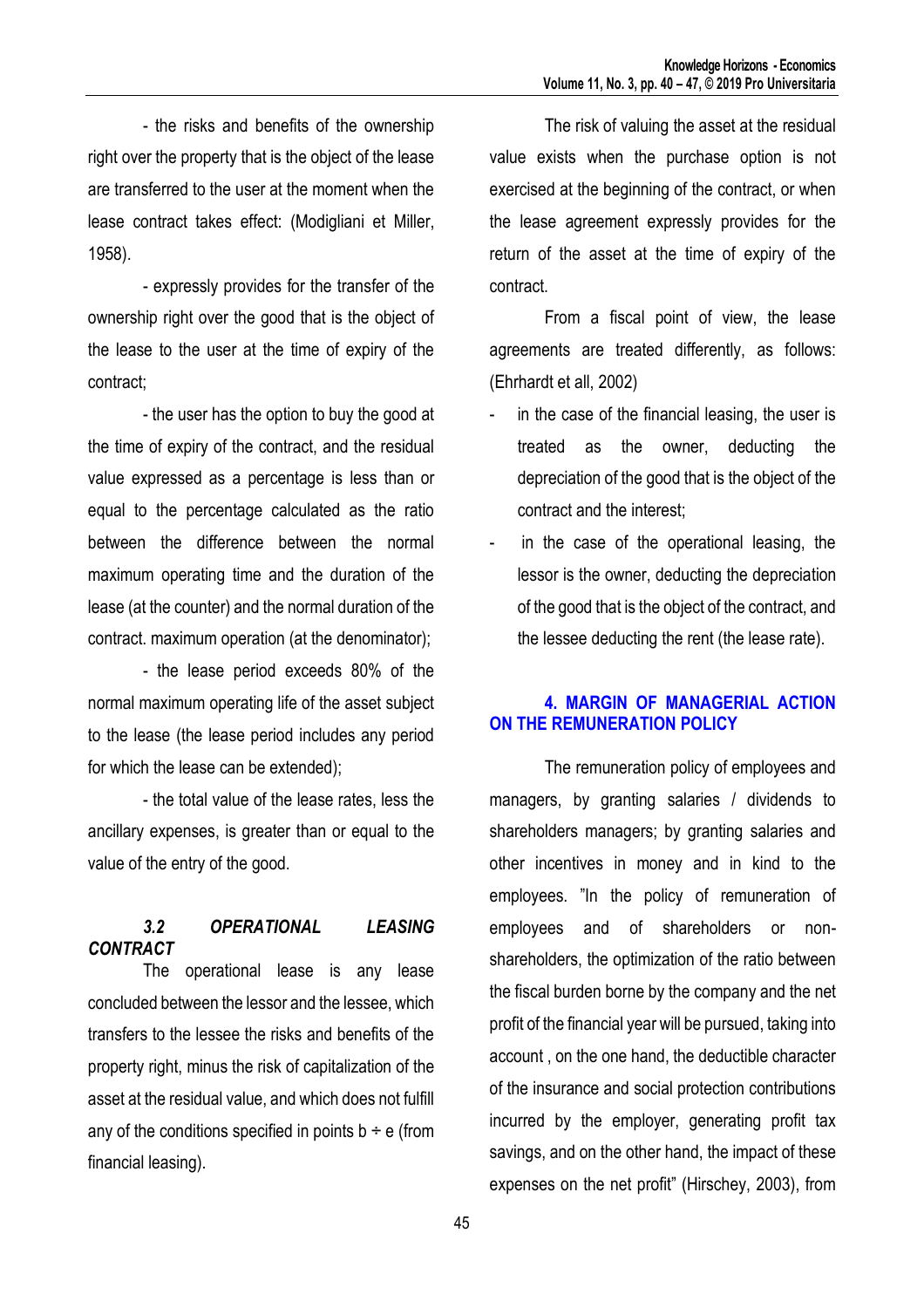which it is to be the dividends of the shareholders are distributed.

## **5. CONCLUSIONS**

The impact of fiscal aspects on the enterprise can be extended to other aspects such as the form of legal organization. In enterprises with majority or wholly state capital, set up under various forms of legal organization, the state can appear not only as a public authority, but also as an owner entitled to receive dividends, or payments from the net profit, in the case of autonomous regions.

Although, in recent times, economic conditions have improved, the European Union must continue to face the consequences of the crisis, including the lack of investment and growing inequalities. In this context, many voices among citizens call, throughout the Union, for greater attention to social justice. Taxation plays a fundamental role in creating a fair society and in building a strong economy. Through it one can move towards eliminating inequalities, not only by supporting social mobility, but also by reducing inequalities in market revenue.

Also, fiscal policy can have a great influence on employment decisions, on the levels of investments and on the availability of entrepreneurs to expand their activities, all these aspects leading to a stronger economic growth.

Thus, fiscal policies are evaluated by reference to four priorities: stimulating investments; support for employment; reducing inequalities; ensuring fiscal compliance. The factsheet presents a summary of the challenges related to the fiscal

policy that EU countries face in these areas. Then, the political levers that could help to find answers to the respective challenges are presented. Finally, the fact sheet presents an analysis of the situation in the countries concerned, based on which are a set of indicators and recent fiscal reforms.

#### **BIBLIOGRAPHY**

- Adiochiţei, M., *Finanţele întreprinderii (Finances of the entreprise)*, Editura Sylvi, Bucureşti, 2000.
- Ehrhardt, M., E.F., Brigham, *Corporate finance*, South Western College Pub, 2002.
- Green, S., *Techniques and Best Practices for Corporate Governance*, John Wiley&Sons, New-Jersey, 2005.
- Halpern, P., J.F.Weston, E.F. Brigham, *Finanţe manageriale*, Ed. Economicǎ, Bucureşti, 1998.
- Hirschey, M., J. Kose., A. Makhija, *Corporate Governance and Finance, Advances in Financial Economics*, JAI Press, 2003.
- Ionescu, Ion Gr., *A financial instability's Theory in the Global Economy,* în "Analele Universităţii Ovidius", Seria Stiinte Economice, Vol. XII, Partea 1/2012, p. 61-64.
- Modigliani, Franco, Merton H. Miller, *The Cost of Capital, Corporation Finance and the Theory of Investment*, "American Economic Review'', 48(3), June 1958.
- Newquist, S., M. Russell, *Putting Investors First: Real Solutions for Better Corporate Governance,* Bloomberg Publishing, 2003.
- Prisecaru, P., *Guvernanţa Uniunii Europene [Governance of the European Union]*, Editura Economică [Economica Publishing House], Bucureşti, 2005.